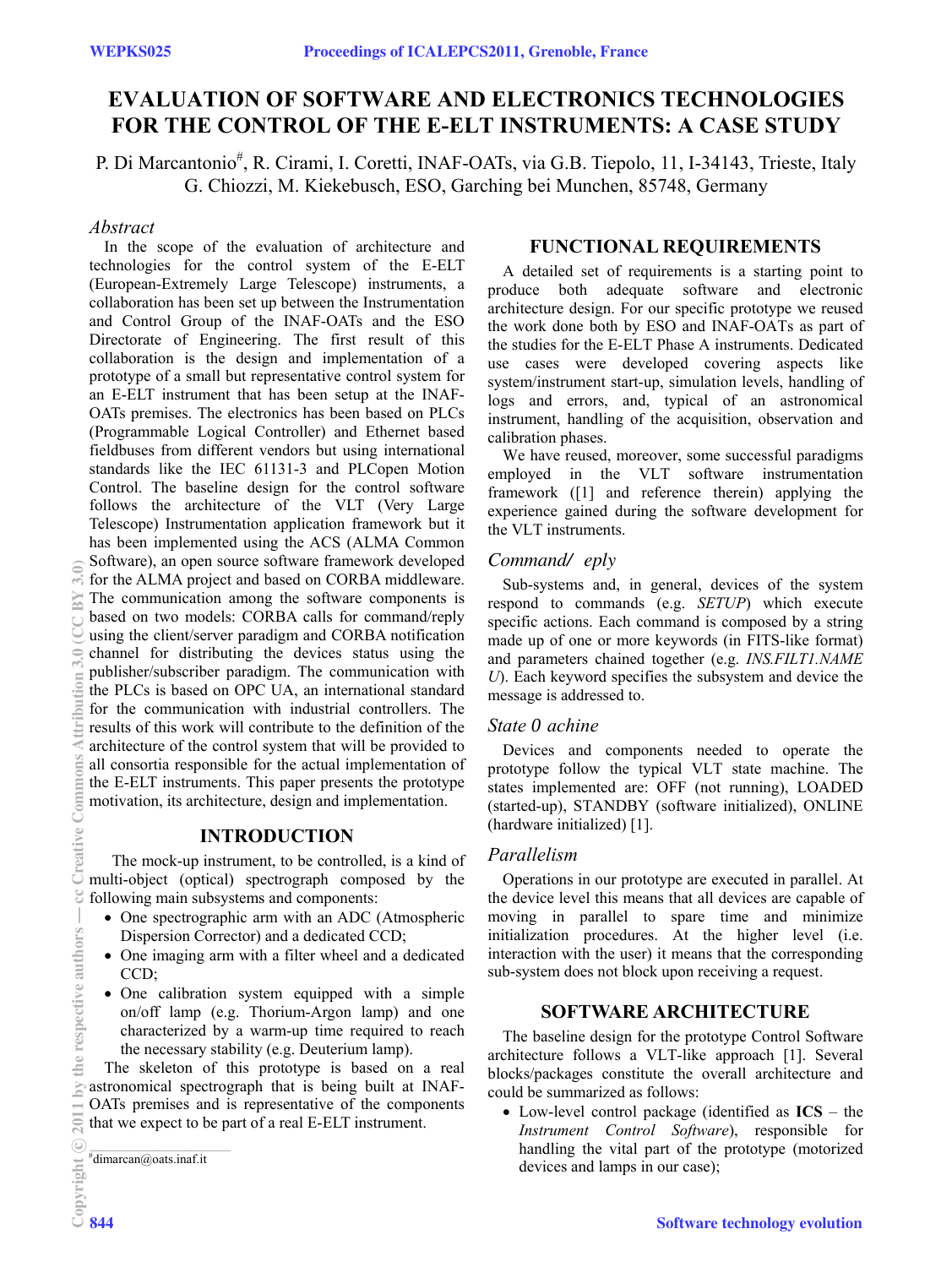

Figure 1: Mock-up prototype software architecture.

- High-level control package (identified as **OS** the *Observation Software*), responsible for the coordination of activities of the detectors, low-level part and the telescope;
- Detector Control Software (**DCS**), responsible for controlling/handling all detectors.

We decided to use the ALMA ACS framework [2] as the infrastructure software to build our mock-up prototype instrument control software. The reason of this choice is essentially twofold:

- to use a modern, fully fledged, application framework to speed-up the prototype implementation
- to evaluate ALMA ACS complexity (learning curve), completeness, performance and ease-of-integration with other technologies in a view of its possible usage inside the E-ELT project.

The ACS philosophy is to model the system as a set of collaborating components located inside one or more containers contrary to the VLT case where the various software packages are implemented as a set of standalone processes.

Figure 1 shows the final prototype architecture. It is just a schematic picture and does not show all the involved entities (e.g. call-backs, threads). A GUI/test program sends a command to OS, which forwards it to the involved subsystems. Then the subsystem (at present ICS or DCS) sends the command to the appropriate devices. In the case of ICS, the connection between the ACS Components (LAMP or MOTOR) and the hardware (Beckhoff or Siemens PLCs) is realized through the OPC UA technology [3].

In the current version of the prototype the following C++ (ACS) Containers have been configured:

- *OSContainer*
- *ICSContainer*
- *DeviceContainer*, which hosts the LAMP1, LAMP2, FILT1 and ADC1 ACS Characteristic components;
- *DCSContainer*, which hosts the CCDIMAG and CCDSPECTRO ACS Characteristic components.

The motivation of having (so many) different containers even though the system is quite simple is to model it as a highly-distributed system exploiting the great flexibility of the ACS Component/Container model. This will facilitate future modifications. For example, OS and ICS, first implemented in  $C++$ , have been in parallel implemented in Java and deployed on a dedicated Java Container, in order to assess the feasibility of using this language for high level coordination tasks.

#### *OS and ICS General Characteristics*

In this prototype, the bootstrap of the system uses ACS activation on demand: each component is activated automatically only when requested by another component or by a client. In this way, if there is a need to interact with a specific device it can be just connected to a GUI and the corresponding component will be started up. On the other hand, if there is a request to activate the toplevel OS, it will hierarchically activate ICS which in turn will be responsible to activate the needed devices. The ACS configuration database contains the needed deployment information.

The system is designed and implemented to allow executing operations fully in parallel. At the sub-system level (ICS, OS, DCS), command/parameters pairs are received (using a standard SETUP-command syntax implemented via CORBA method invocation) and the corresponding operations executed. Operations are nonblocking i.e. after checking the correctness of the received parameters the involved Component is free to accept new requests. At the OS level this is achieved via call-back mechanism. Before dispatching the incoming command to ICS or DCS, a call-back is instantiated and passed, together with the command, to the appropriate subsystem. In this way, it is responsibility of the involved subsystem to notify when the action has completed allowing OS to handle new requests. Once notified, OS propagates the answer back to the client (see Figure 2).

At the ICS level, a multi-threading paradigm is used instead. Parameters are parsed and sent to the appropriate device using a dedicated thread. Parallel actions are handled by separate threads and a thread join is used as a rendezvous point when all actions are completed (see Figure 2). This allows ICS to receive new commands if required (e.g. an emergency STOP or a SETUP on different devices).

The reason to use the call-back mechanism only at the OS level is due to the fact that OS (in principle) manages a limited number of sub-systems. Call-backs inside ACS are basically CORBA objects. They are therefore somehow "heavy" to activate and this could, at length, lead to some performance penalties.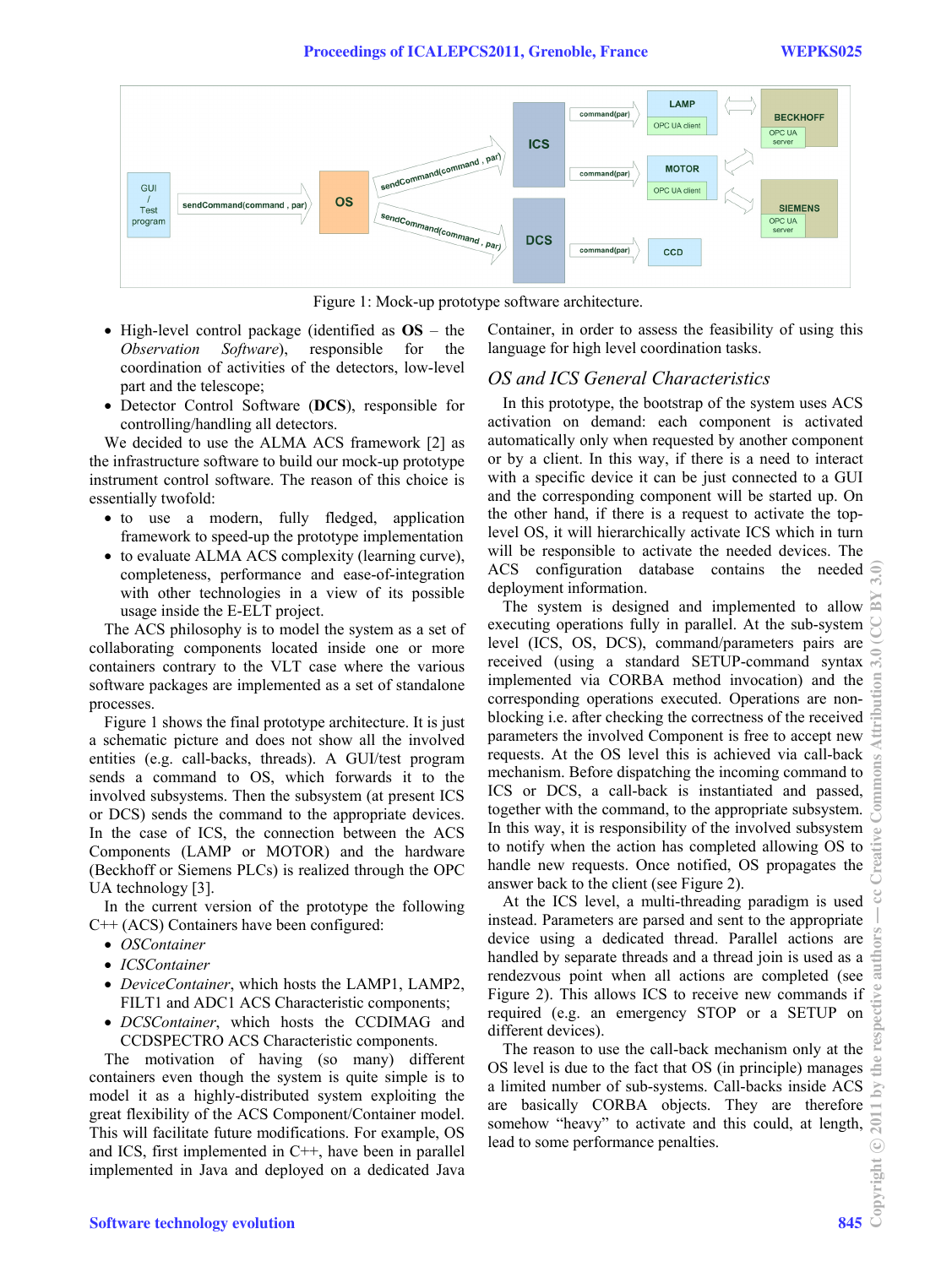Adopting these two different paradigms allowed us to compare the two options and to evaluate the easiness of their usage. The final impression is very positive: at the development level both paradigms are fully supported by ACS and also from performance point of view they behave as expected (see final section).



Figure 2: Activity diagram (only ICS part is shown).

The Java implementation for both OS and ICS components has been developed following for both cases the ICS multi-threaded architecture described above. This implementation has demonstrated that Java development is very convenient for these applications and has allowed us to demonstrate also the re-use of other system elements developed for ALMA (like the standard ALMA Master Component state machine or ALMA operator GUIs).

# *Devices and OPC UA tandard*

Both ICS and DCS control hardware devices. Connection to the ICS PLC hardware is handled via OPC UA [3]. The OPC UA is a platform-independent standard through which various kinds of systems and devices can communicate by sending messages between clients and servers over TCP networks. In an OPC UA application we can usually find the following components:

• a "server", usually a thread on the process controller which exposes process data and methods that might run on another node and communicate with the hardware with proprietary protocols. It is supplied (typically) by the hardware manufacturer;

• a "client" that, by means of APIs, implements the OPC UA communication stack and allows the user application to access the data and methods exposed on the "server" side.

In the current prototype version the devices controlled by ICS are:

- LAMP1 a simple on/off device (mimic a true ThAr lamp) controlled physically by a Beckhoff PLC;
- LAMP2 a simple on/off device (mimic a true Deuterium lamp), with functionalities similar to Lamp1, but with a warm-up time i.e. the time that the lamp needs to reach full operative mode. Also this lamp is physically controlled by a Beckhoff PLC;
- FILT1 a filter wheel with certain number of discrete positions controlled physically by a Siemens PLC;
- ADC1 rotational device physically controlled by a Beckhoff PLC.

DCS controls the following devices:

- CCDImag implements the interface to a Finger Lakes Instrumentation (FLI) CCD USB Camera.
- CCDSpectro implemented with dummy responses.

We implemented our own OPC UA client inside the ACS by means of DevIO abstraction layer [2] using the OPC UA client provided by Unified Automation. The OPC UA SDK library is well wrapped inside just two classes: the first one implements all the steps that are necessary to correctly access (i.e. read, write, subscribe) a specific node through a DevIO interface; the second one handles all the connections/disconnections with the PLCs.

Another project based on ACS [4] is now taking this implementation as a starting point for writing a similar implementation on Java. Once this will be done, we will retrofit this prototype with a Java implementation of Device, to verify if also this lower level control part can be implemented conveniently in Java.

## **ELECTRONIC ARCHITECTURE**

One of the aims of the prototype has been to evaluate possible hardware technologies that in terms of performance and cost could be employed in the actual implementation of the E-ELT instruments. Following the description given in the preceding sections (usage of PLCs and communication through OPC UA standard) two complete hardware infrastructures have been set-up to this purpose at our laboratories: one based on Beckhoff TwinCAT SoftPLC platform and the other on Siemens S7-300 PLC platform. Specifically the Beckhoff system is a CX9000 family embedded system equipped with I/O modules (EL1002, EL1014, EL2004) and the AX5201 servo drive able to control the AM3022 brushless synchronous servomotor. The Siemens system is a Compact CPU (CPU 314C-2 DP) equipped with the FM354 Servo Function module able to control a custom made DC drive used in ESO/VLT instruments.

In the Beckhoff case, the PLC software has been derived from the code developed for the ESO/VLT PIONIER instrument and uses the Motion Control (MC)